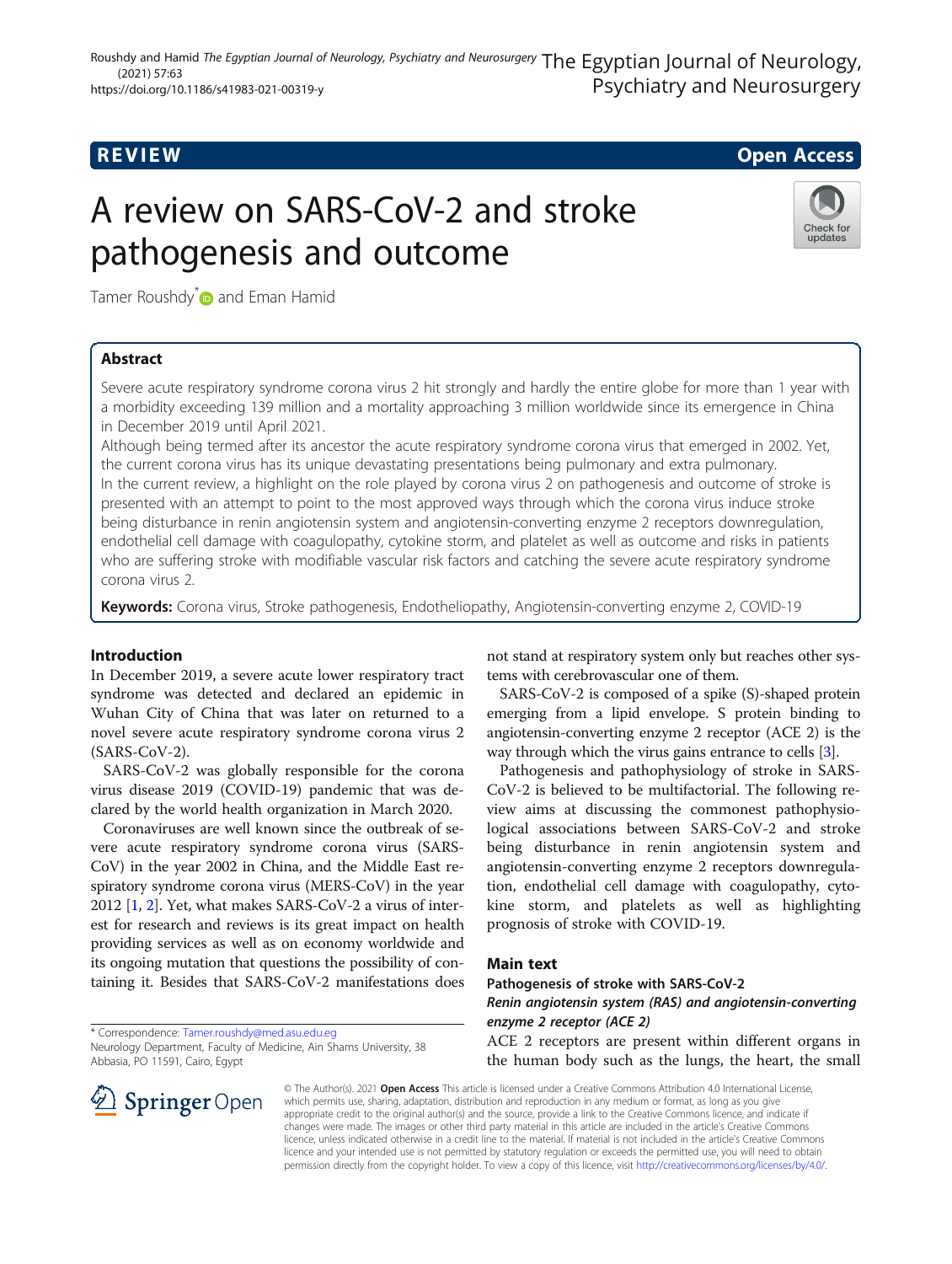bowel, the kidneys, the blood vessels, and the brain. Precisely ACE 2 receptors are abundant along epithelial and endothelial cells of different body organs [[4\]](#page-4-0).

ACE 2 receptors play an important role in the reninangiotensin-system (RAS) and any disruption in their state either by downregulation or upregulation may have an impact on RAS that in turn affects modifiable vascular risk factors as hypertension and increases the risk for stroke [[5\]](#page-4-0).

RAS regulates blood pressure through its production of a potent vasoconstrictor which is angiotensin II that is the result of action of renin on angiotensinogen converting it to angiotensin I and through angiotensinconverting enzyme (ACE) angiotensin I is metabolized to angiotensin II, after its action is achieved and to prevent excessive rise in blood pressure angiotensin II is degraded by angiotensin-converting enzyme 2 (ACE 2) to the vasodilator angiotensin 1–7 that has an antihypertensive effect  $[6]$  (Fig. 1).

ACE 2 are not specific to angiotensin II but they act as well as on bradykinins and prostaglandins [\[7,](#page-4-0) [8\]](#page-4-0). Downregulation of such receptors after being attached to the S protein of SARS-CoV-2 increases angiotensin II with excessive rise in blood pressure that can be attributable for both ischemic and hemorrhagic strokes development and increased bradykinins causes inflammatory states in the lungs with hypoxemia that may further complicate cerebrovascular insults also increase in angiotensin II production increases vascular permeability to the degree of causing pulmonary edema [[9\]](#page-4-0).

Although downregulation in ACE 2 with COVID-19 is reported in many studies and was previously confirmed in 2002 with SARS-CoV as well [[10\]](#page-4-0) yet, it is

questionable by other studies that states that ACE 2 are still functioning despite being attached to the S protein of SARS-CoV-2, questioning the role of RAS dysregulated mechanism in stroke and COVID-19 [[11](#page-4-0)] and that cytokine surge secondary to the virus infection may over express ACE 2 rather than down regulate it and this facilitates more viral entry to cells [[12](#page-4-0)].

So, it appears that ACE 2 expression whether downregulated can cause further hypoxemia, excessive blood pressure rise and volume overload through unopposed angiotensin II action that may play a role in stroke pathogenesis and on the other hand upregulation facilities more viral load that may play a role in stroke pathogenesis through other paths as will be discussed in the next sections.

#### Endothelial cells and coagulopathy

Endothelial cells infected with SARS-CoV-2 whether in the lungs, or those lining blood vessels or the heart may have a major role in the pathology of strokes associated with COVID-19 through endotheliopathy [[13\]](#page-4-0).

SARS-CoV-2 entry into endothelial cells causes both dysfunction and disruption. Such effects enhance coagulopathy through reducing the action of thrombomodulin which in normal states reduce coagulation [[14](#page-4-0)].

Plasminogen activator inhibitor 1 (PAI-1) is elevated in patients with COVID-19. Since it is mainly produced by endothelial cells [[15\]](#page-4-0), its increased level in circulation donates endothelial disruption with SAR-CoV-2. PAI-1 blocks the action of proteins that causes clot lysis so as to reduce possibility of bleeding in injuries. Its increased level in COVID-19 enhances coagulopathy.

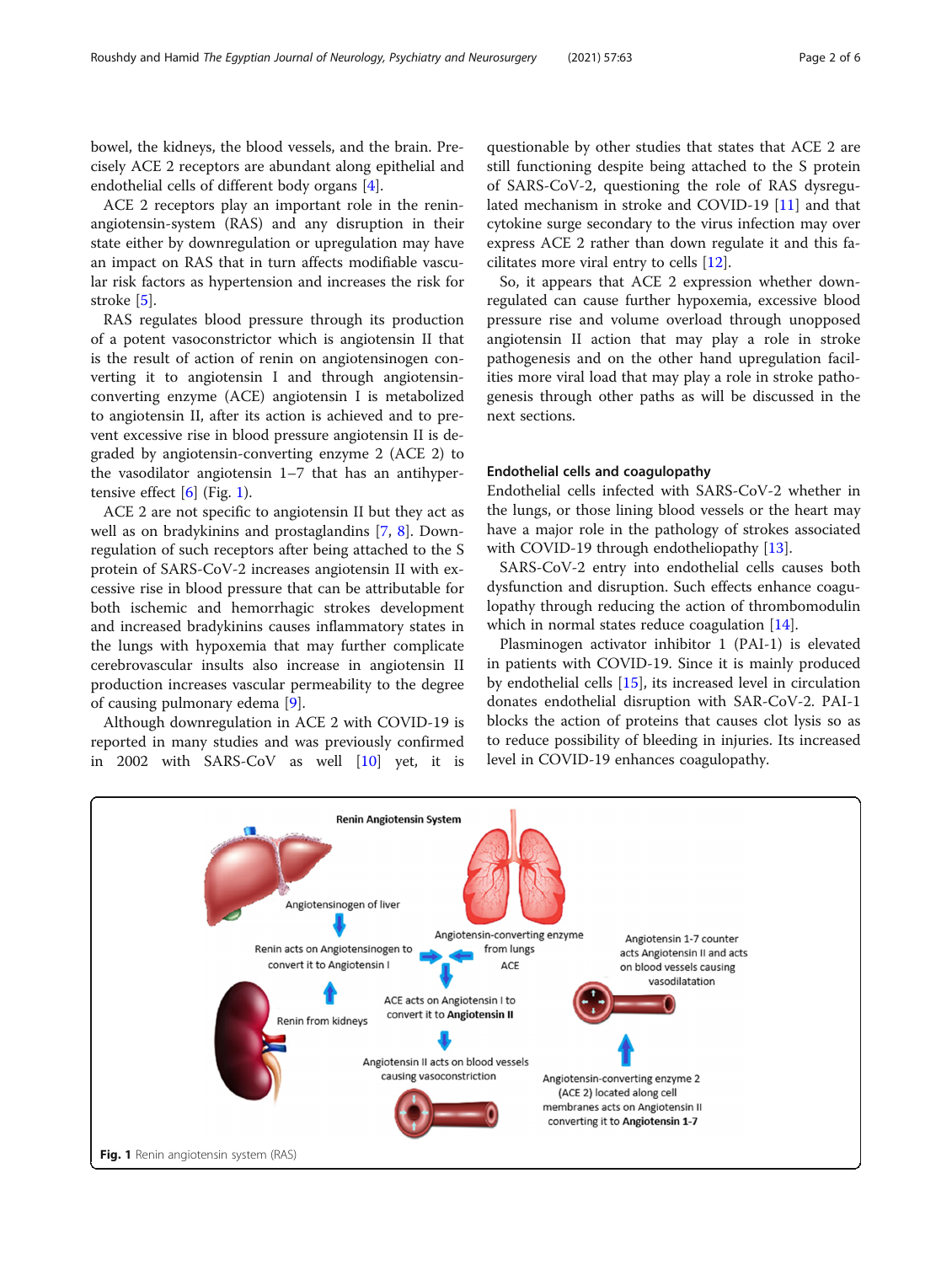Von Willebrand factor (VWF) is another blood component that is responsible for enhancing platelet adherence and stabilizing blood clots is found to be elevated in COVID-19, and with endothelial damage; platelet and thrombus formation within circulation is explainable whether along arterial or venous systems [\[16](#page-4-0), [17](#page-4-0)].

COVID-19-induced endotheliopathy may weaken the vessel wall causing its rupture which explains hemorrhagic strokes. On the other hand, hemorrhagic transformation is reported in some case series owing to coagulation consumption (CC) yet, CC is rarely found with COVID-19-induced coagulopathy (CIC) where prothrombin time and activated partial thromboplastin time are usually within normal ranges [[18\]](#page-4-0).

Meanwhile platelets aggregation on the damaged endothelium causes thrombosis. Damage to the endothelium of the heart also may enhance intracardiac thrombus formation that my further detach causing distal embolization and myocarditis with arrhythmia may aid in distal embolization [\[19](#page-4-0), [20](#page-4-0)].

So, different etiologies of strokes are likely to occur with SARS-CoV-2 whether hemorrhagic, or ischemic that may further be cardio embolic with a cardiac source or arterial source or thrombotic [\[21](#page-4-0)] (Fig. 2).

#### Cytokine storm, inflammation, and platelets

Inflammation induced by SARS-CoV-2 enhances platelets to release its inorganic phosphate residues that are termed polyphosphates (poly P). In normal conditions, Poly P stabilizes clot until risk of bleeding from any injury is minimal. In inflammation excessive production of

Poly P occurs that causes further activation in factor V and XI promoting thicker clot formation [[22\]](#page-4-0).

Being a novel virus that was never encountered by the human immune system, on exposure to it a surge of cytokines and chemokines is released such as interleukin 1, 6, and 8 beside other factors which all cause a macrophage activation like syndrome that further enhances coagulopathy, endotheliopathy, and immunothrombosis [\[23](#page-4-0)].

#### SARS-CoV-2 and outcome of stroke

Stroke is typically encountered along older age groups than young ones. Yet, in a multiple COVID-19 case series of stroke patients undergoing thrombectomy, it was noted that mean age tend to be younger with an average of 59 years compared to 74 which is the average mean age for such procedure in pre COVID-19 era [[24](#page-4-0)–[26](#page-4-0)].

The reason behind tendency of stroke to affect younger age group who caught SARS-CoV-2 is CIC [\[27\]](#page-4-0) and this makes COVID-19 an independent risk factor for stroke [[28\]](#page-4-0).

Studies assessing gender role in outcome of stroke with COVID-19 are scant, yet Haitao and colleagues [[29\]](#page-4-0) have assessed prognosis in COVID-19 infection and its relationship to gender and found that males tend to have severe presentation of COVID-19 with poor prognosis than females secondary to ACE 2 expression, inflammatory markers, and cytokine storm levels as well as habits like smoking. Such findings could be a guide to consider that males who suffer from stroke and SARS-CoV-2 will have a poor prognosis.

Modifiable vascular risk factors such as hypertension, dyslipidemia, and diabetes are associated with

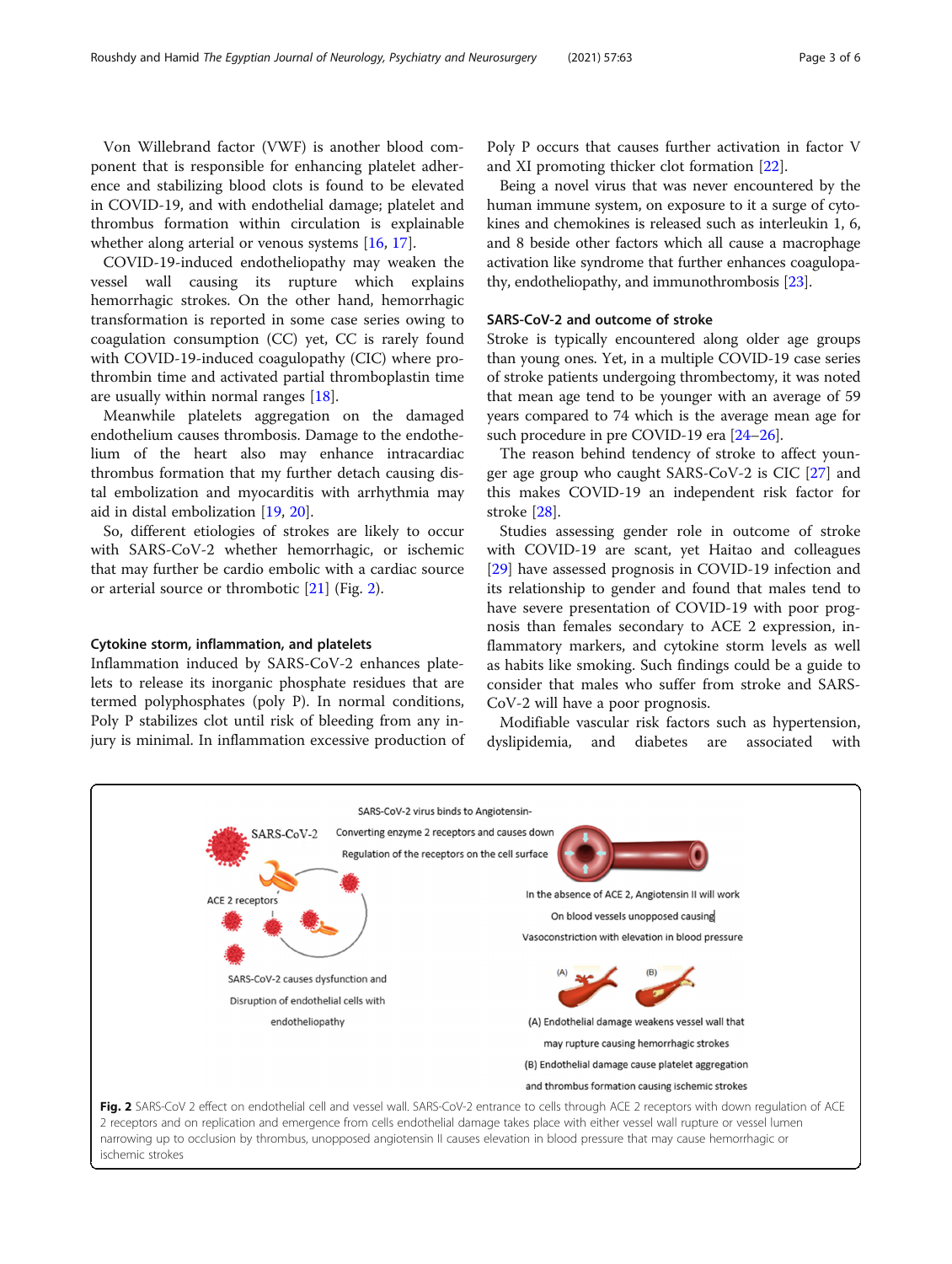pathological downregulation in ACE 2 [[30\]](#page-4-0) and such downregulation is further augmented with SARS-CoV-2.

COVID-19 downregulation of ACE 2 [\[10,](#page-4-0) [12,](#page-4-0) [31\]](#page-4-0) leads to excessive production of angiotensin II with loss of its breakdown to the vasodilator metabolite angiotensin 1– 7, and this excessive angiotensin II have been responsible for endothelial damage and dysfunction as well as oxidative stress and enhances thrombosis that may be one of the possible explanations of stroke occurrence as well as guarded prognosis [\[32](#page-4-0)].

Diabetes is a comorbidity with stroke worldwide as well as in Egypt [[33,](#page-4-0) [34](#page-4-0)]. Diabetics usually suffer from impaired innate immune response and over expressed cytokines. This impaired immunity in diabetics who are suffering from strokes as well may further intensify SARS-CoV-deleterious effect on stroke outcome [\[35\]](#page-4-0).

Interleukin 6 was reported by Aref and colleagues [\[36](#page-4-0)] to be of prognostic role in ischemic stroke recurrence as well as in mortality. Taking into consideration its surge in cytokine storm induced by COVID-19 and its role in activating other cytokines may further play a role in poor prognosis in stroke victims with superimposed SARS-CoV-2 [[37\]](#page-5-0).

Angiotensin-converting enzyme inhibitors and angiotensin II receptor blockers which are commonly prescribed in hypertensive and diabetic patients [[38\]](#page-5-0) were accused in some reports of having a drastic effect on COVID-19 victims [\[39](#page-5-0), [40](#page-5-0)] as by inhibiting the action of ACE an upregulation in ACE 2 occurs which facilitate more SARS-CoV-2 entrance to cells with further replication and intensified symptoms yet this claim was countered by other reports on some animal models [\[41](#page-5-0)].

Statins that are used either in the acute phase of stroke as anti-inflammatory medications or in dyslipidemia as a lipid-lowering agents cause upregulation in ACE 2 that facilitates more SARS-CoV-2 entrance to cells with more viral load for patients with dyslipidemia or those who are already stroke sufferers [[42\]](#page-5-0).

Smoking by itself is hazardous and is directly linked to stroke development. Chemicals within cigarettes reduce levels of high-density lipoprotein and increase levels of low-density lipoprotein which results in dyslipidemia, atherosclerosis, and stroke development [[43](#page-5-0)].

Nicotine as a chemical in cigarettes increases heart rate and elevates blood pressure and this also can be a reason behind stroke in smokers [\[43](#page-5-0)].

The behavior behind smoking which involves frequent hand to mouth contact or sharing smoking-related devices like water pipe, cigarettes, and nicotine-free vapes may play a role in increasing risk of spreading and catching SARS-CoV-2 [[44,](#page-5-0) [45](#page-5-0)].

Studies on effect of smoking on ACE-2 receptors have a conflicting results. Some stated that smoking reduces ACE-2 receptors [[46,](#page-5-0) [47\]](#page-5-0) while other studies concluded that smoking causes an upregulation in ACE-2 receptors

[[48,](#page-5-0) [49](#page-5-0)]. Yet, both actions have a negative effect on smokers who are exposed to SARS-CoV-2; reduction of ACE-2 receptors will cause an uninterrupted angiotensin II action with elevated blood pressure and endothelial damage. While upregulation in ACE-2 receptors will increase viral entrance to endothelial cells and increases risk of COVID-19.

Outcome of stroke with COVID-19 is guarded since the most common modifiable vascular risk factors being hypertension, diabetes, and dyslipidemia have an effect on as well as being affected by the virus and the ACE 2 receptors by which the virus gain entrance into the cells.

#### Limitations and recommendations

COVID-19 is still a novel virus with ongoing mutations. Its role in stroke pathogenesis although have solid scientific basis through different researches yet ought to be replicated on animal models to reach a final agreement on the most common mechanism of action through which it induces stroke.

From the outlined mechanisms through which COVID-19 plays on stroke pathogenesis, it is justifiable to use anticoagulants as well as corticosteroids with SARS-CoV-2 yet dosage and time of initiation still needs further studies.

#### Conclusion

SARS-CoV-2 pandemic that has been sieging the globe along an entire year ought to be considered an etiological cause of stroke secondary to associated pathophysiology in the form of ACE 2 downregulation, endotheliopathy, coagulopathy, and associated cytokine storm which all share in pathogenesis of stroke.

#### Abbreviations

SARS-CoV-2: Severe acute respiratory syndrome corona virus 2; COVID-19: Corona virus disease 2019; SARS-CoV: Severe acute respiratory syndrome corona virus; MERS-CoV: Middle East respiratory syndrome corona virus; S: Spike; ACE 2: Angiotensin-converting enzyme 2; RAS: Renin angiotensin system; ACE: Angiotensin-converting enzyme; PAI-1: Plasminogen activator inhibitor 1; VWF: Von Willebrand factor; CC: Coagulation consumption; CIC: COVID-19 induced coagulopathy; Poly P: Polyphosphates

#### Acknowledgements

Not applicable.

#### Authors' contributions

TR: concept behind the work, collection of the scientific information, drafting the manuscript, and designing the figures. EH: collection of scientific information, drafting, and revising the manuscript. All authors have read and approved the manuscript.

#### Funding

No funds were received to fulfill this work.

#### Availability of data and materials

The corresponding author takes full responsibility for the data, has full access to all of the data, and has the right to publish any and all data separate and apart from any sponsor.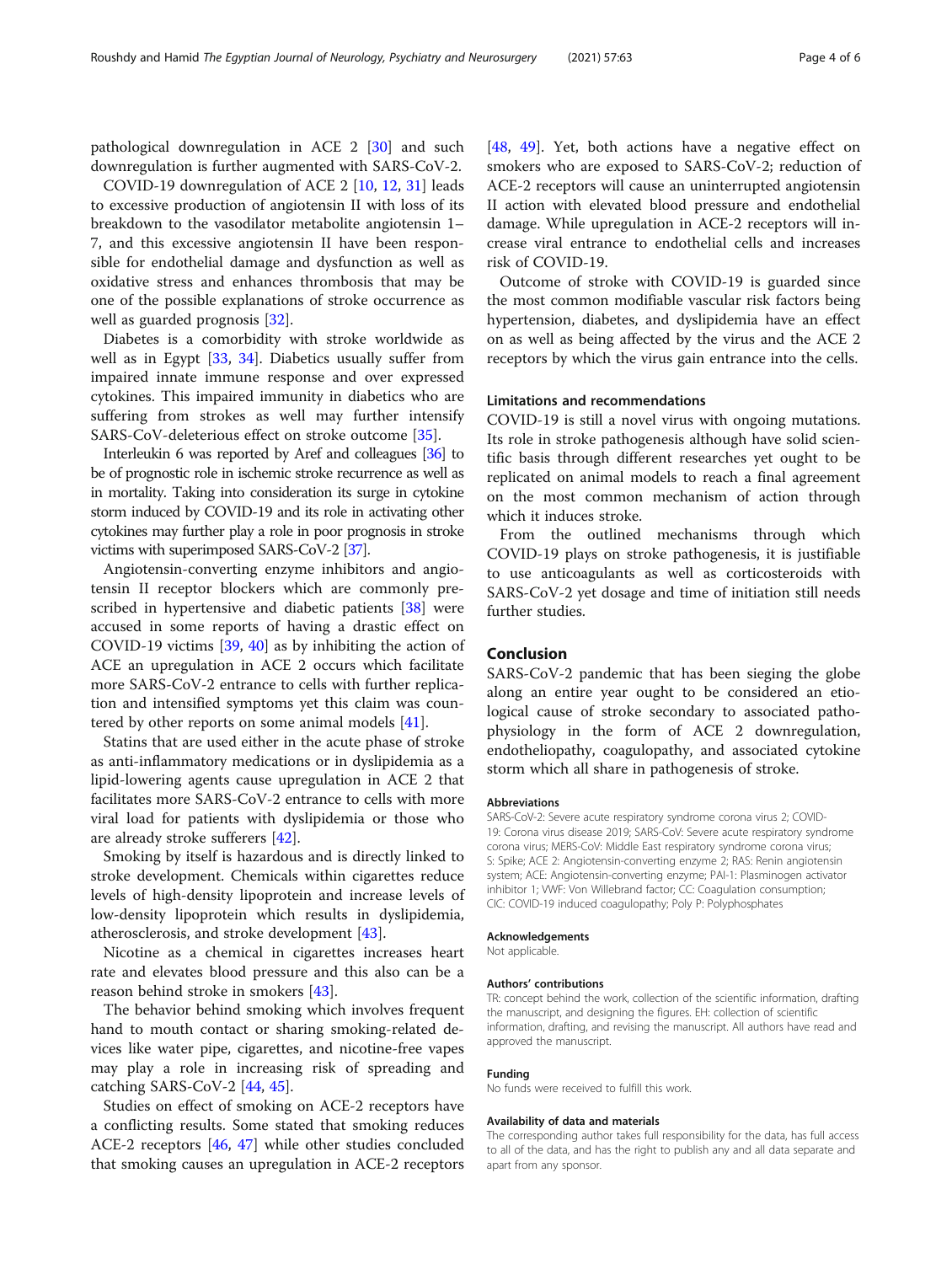#### <span id="page-4-0"></span>Declarations

Ethics approval and consent to participate Not applicable.

#### Consent for publication

Not applicable.

#### Competing interests

The authors declare that they have no competing interests.

Received: 12 January 2021 Accepted: 9 May 2021 Published online: 19 May 2021

#### References

- 1. Chen J. Pathogenicity and transmissibility of 2019-nCoV-A quick overview and comparison with other emerging viruses. Microbes Infect. 2020;22(2): 69–71. [https://doi.org/10.1016/j.micinf.2020.01.004.](https://doi.org/10.1016/j.micinf.2020.01.004)
- 2. Perlman S. Another decade another coronavirus. N Engl J Med. 2020; 20(382):760–2.
- 3. Hoffmann M, Kleine-Weber H, Schroeder S, Krüger N, Herrler T, Erichsen S, et al. SARS-CoV-2 cell entry depends on ACE2 and TMPRSS2 and is blocked by a clinically proven protease inhibitor. Cell. 2020;181:271–80.e8.
- 4. Tipnis SR, Hooper NM, Hyde R, Karran E, Christie G, Turner AJ. A human homolog of angiotensin converting enzyme: cloning and functional expression as a captopril-insensitive carboxypeptidase. J Biol Chem. 2000; 275(43):33238–43. <https://doi.org/10.1074/jbc.M002615200>.
- 5. Yang X, Yu Y, Xu J, Shu H, Xia J, Liu H, et al. Clinical course and outcomes of critically ill patients with SARS-CoV-2 pneumonia in Wuhan China: a single-centered, retrospective, observational study. Lancet Respir Med. 2020;8:475–81.
- 6. Rice GI, Thomas DA, Grant PJ, Turner AJ, Hooper NM. Evaluation of angiotensin-converting enzyme (ACE), its homologue ACE2 and neprilysin in angiotensin peptide metabolism. Biochem J. 2004;383(1):45–51. [https://](https://doi.org/10.1042/BJ20040634) [doi.org/10.1042/BJ20040634.](https://doi.org/10.1042/BJ20040634)
- 7. Crowley SD, Gurley SB, Oliverio MI, Pazmino AK, Griffiths R, Flannery PJ, et al. Distinct roles for the kidney and systemic tissues in blood pressure regulation by the renin-angiotensin system. J Clin Invest. 2005;115(4):1092– 9. [https://doi.org/10.1172/JCI23378.](https://doi.org/10.1172/JCI23378)
- Thomas MC, Pickering RJ, Tsorotes D, Koitka A, Sheehy K, Bernardi S, et al. Genetic Ace2 deficiency accentuates vascular inflammation and atherosclerosis in the ApoE knockout mouse. Circ Res. 2010;107(7):888–97. [https://doi.org/10.1161/CIRCRESAHA.110.219279.](https://doi.org/10.1161/CIRCRESAHA.110.219279)
- 9. Imai Y, Kuba K, Rao S, Huan Y, Guo F, Guan B, et al. Angiotensin-converting enzyme 2 protects from severe acute lung failure. Nature. 2005;436(7047): 112–6. [https://doi.org/10.1038/nature03712.](https://doi.org/10.1038/nature03712)
- 10. Silhol F, Sarlon G, Deharo JC, Vaïsse B. Downregulation of ACE2 induces overstimulation of the renin-angiotensin system in COVID-19: should we block the renin-angiotensin system? Hypertens Res. 2020;43(8):854–6. <https://doi.org/10.1038/s41440-020-0476-3>.
- 11. González-Rayas JM, Rayas-Gómez AL, García-González JJ, González-Yáñez JM, Hernández-Hernández JA, del Carmen López-Sánchez R. COVID-19 and ACE -inhibitors and angiotensin receptor blockers-: The need to differentiate between early infection and acute lung injury. Rev Colomb Cardiol. 2020; 27(3):129–31.
- 12. Wu J, Deng W, Li S, Yang X. Advances in research on ACE2 as a receptor for 2019-nCoV. Cell Mol Life Sci. 2020;11(2):1–14. [https://doi.org/10.1007/s0001](https://doi.org/10.1007/s00018-020-03611-x) [8-020-03611-x.](https://doi.org/10.1007/s00018-020-03611-x)
- 13. El Nahas N, Roushdy T, Hamid E, Farag S, Shokri H, Fathy M, et al. A case series of ischemic stroke with coronavirus disease 2019 in two Egyptian centers. Egypt J Neurol Psychiatr Neurosurg. 2020;56(1):120. [https://doi.org/1](https://doi.org/10.1186/s41983-020-00259-z) [0.1186/s41983-020-00259-z](https://doi.org/10.1186/s41983-020-00259-z).
- 14. Goshua G, Pine AB, Meizlish ML, Chang CH, Zhang H, Bahel P, et al. Endotheliopathy in COVID-19-associated coagulopathy: evidence from a single-centre, cross-sectional study. Lancet Haematol. 2020;7(8):575–82. [https://doi.org/10.1016/S2352-3026\(20\)30216-7.](https://doi.org/10.1016/S2352-3026(20)30216-7)
- 15. Handt S, Jerome WG, Tietze L, Hantgan RR. Plasminogen activator inhibitor-1 secretion of endothelial cells increases fibrinolytic resistance of an in vitro fibrin clot: evidence for a key role of endothelial cells in thrombolytic resistance. Blood. 1996;87(10):4204–13. [https://doi.org/10.1182/blood.V87.1](https://doi.org/10.1182/blood.V87.10.4204.bloodjournal87104204) [0.4204.bloodjournal87104204.](https://doi.org/10.1182/blood.V87.10.4204.bloodjournal87104204)
- 16. Helms J, Tacquard C, Severac F, Leonard-Lorant I, Ohana M, Delabranche X, et al. High risk of thrombosis in patients with severe SARS-CoV-2 infection: a multicenter prospective cohort study. Intensive Care Med. 2020;46(6):1089– 98. <https://doi.org/10.1007/s00134-020-06062-x>.
- 17. Panigada M, Bottino N, Tagliabue P, Grasselli G, Novembrino C, Chantarangkul V, et al. Hypercoagulability of COVID-19 patients in intensive care unit: a report of thromboelastography findings and other parameters of hemostasis. J Thromb Haemost. 2020;18(7):1738–42. [https://doi.org/1](https://doi.org/10.1111/jth.14850) [0.1111/jth.14850](https://doi.org/10.1111/jth.14850).
- 18. Tang N, Bai H, Chen X, Gong J, Li D, Sun Z. Anticoagulant treatment is associated with decreased mortality in severe coronavirus disease 2019 patients with coagulopathy. J Thromb Haemost. 2020;18(5):1094–9. [https://](https://doi.org/10.1111/jth.14817) [doi.org/10.1111/jth.14817.](https://doi.org/10.1111/jth.14817)
- 19. Carod-Artal FJ. Neurological complications of coronavirus and COVID-19. Rev Neurol. 2020;70(9):311–22. [https://doi.org/10.33588/rn.7009.2020179.](https://doi.org/10.33588/rn.7009.2020179)
- 20. Valderrama EV, Humbert K, Lord A, Frontera J, Yaghi S. Severe acute respiratory syndrome coronavirus 2 infection and ischemic stroke. Stroke. 2020;51(7):e127–7.
- 21. Oxley TJ, Mocco J, Majidi S, Kellner CP, Shoirah H, Singh IP, et al. Largevessel stroke as a presenting feature of COVID-19 in the young. N Engl J Med. 2020;382(20):60.
- 22. Connors JM, Levy JH. COVID-19 and its implications for thrombosis and anticoagulation. Blood. 2020;135(23):2033–40. [https://doi.org/10.1182/](https://doi.org/10.1182/blood.2020006000) [blood.2020006000.](https://doi.org/10.1182/blood.2020006000)
- 23. Qin C, Zhou L, Hu Z, Zhang S, Yang S, Tao Y, et al. Dysregulation of immune response in patients with COVID-19 in Wuhan. China. Clin Infect Dis. 2020;71(15):762–8. <https://doi.org/10.1093/cid/ciaa248>.
- 24. Escalard S, Maïer B, Redjem H, Delvoye F, Hébert S, Smajda S, et al. Treatment of acute ischemic stroke due to large vessel occlusion with COVID-19: experience from Paris. Stroke. 2020;51(8):2540–3. [https://doi.org/1](https://doi.org/10.1161/STROKEAHA.120.030574) [0.1161/STROKEAHA.120.030574.](https://doi.org/10.1161/STROKEAHA.120.030574)
- 25. Sweid A, Hammoud B, Bekelis K, Missios S, Tjoumakaris SI, Gooch MR, et al. Cerebral ischemic and hemorrhagic complications of coronavirus disease 2019. Int J Stroke. 2020;15(7):733–42. [https://doi.org/10.1177/174](https://doi.org/10.1177/1747493020937189) [7493020937189](https://doi.org/10.1177/1747493020937189).
- 26. Majidi S, Fifi JT, Ladner TR, Lara-Reyna J, Yaeger KA, Yim B, et al. Emergent large vessel occlusion stroke during New York City's COVID-19 outbreak: clinical characteristics and paraclinical findings. Stroke. 2020;51(9):2656–63. <https://doi.org/10.1161/STROKEAHA.120.030397>.
- 27. Bhatia R, Pedapati R, Komakula S, Srivastava MVP, Vishnubhatla S, Khurana D. Stroke in coronavirus disease 2019: a systematic review. J Stroke. 2020;22(3): 324–35. [https://doi.org/10.5853/jos.2020.02264.](https://doi.org/10.5853/jos.2020.02264)
- 28. Fifi JT, Mocco J. COVID-19 related stroke in young individuals. Lancet Neurol. 2020;19(9):713–5. [https://doi.org/10.1016/S1474-4422\(20\)30272-6](https://doi.org/10.1016/S1474-4422(20)30272-6).
- 29. Haitao T, Vermunt JV, Abeykoon J, Ghamrawi R, Gunaratne M, Jayachandran M, et al. COVID-19 and sex differences: mechanisms and biomarkers. Mayo Clin Proc. 2020;95(10):2189–203. <https://doi.org/10.1016/j.mayocp.2020.07.024>.
- 30. Tikellis C, Johnston CI, Forbes JM, Burns WC, Burrell LM, Risvanis J, et al. Characterization of renal angiotensin-converting enzyme 2 in diabetic nephropathy. Hypertension. 2003;41(3):392–7. [https://doi.org/10.1161/01.](https://doi.org/10.1161/01.HYP.0000060689.38912.CB) [HYP.0000060689.38912.CB.](https://doi.org/10.1161/01.HYP.0000060689.38912.CB)
- 31. Yumiko I, Kuba K, Penninger JM. The discovery of ACE2 role in acute lung injury in mice. Exp Physiol. 2008;93:543–8.
- 32. Loot AE, Schreiber JG, Fisslthaler B, Fleming I. Angiotensin II impairs endothelial function via tyrosine phosphorylation of the endothelial nitric oxide synthase. J Exp Med. 2009;206(13):2889–96. [https://doi.org/10.1084/](https://doi.org/10.1084/jem.20090449) iem.20090449
- 33. El Nahas NM, Shokri HM, Roushdy TM, Aref HM, Hamed SM, Shalash AS, et al. Urban versus rural egypt: stroke risk factors and clinical profile: crosssectional observational study. J Stroke Cerebrovasc Dis. 2019;28(11):104316. <https://doi.org/10.1016/j.jstrokecerebrovasdis.2019.104316>.
- 34. Roushdy T, Mansour AH, Khafaga HM, Sayed A, Fathy M, Eltawil S, et al. Stroke patients' status post-acute phase of illness. how is it and how ought it to be: Ain Shams University Experience. J Stroke Cerebrovasc Dis. 2019; 28(12):104445. [https://doi.org/10.1016/j.jstrokecerebrovasdis.2019.104445.](https://doi.org/10.1016/j.jstrokecerebrovasdis.2019.104445)
- 35. Pal R, Bhansali A. COVID-19, diabetes mellitus and ACE2: The conundrum. Diabetes Res Clin Pract. 2020;162:108132. [https://doi.org/10.1016/j.diabres.2](https://doi.org/10.1016/j.diabres.2020.108132) [020.108132.](https://doi.org/10.1016/j.diabres.2020.108132)
- 36. Aref HMA, Fahmy NA, Khalil SH, Ahmed MF, El Sadek A, AbdulGhani MO. Role of interleukin-6 in ischemic stroke outcome. Egypt J Neurol Psychiatr Neurosurg. 2020;56(1):12. <https://doi.org/10.1186/s41983-019-0121-8>.